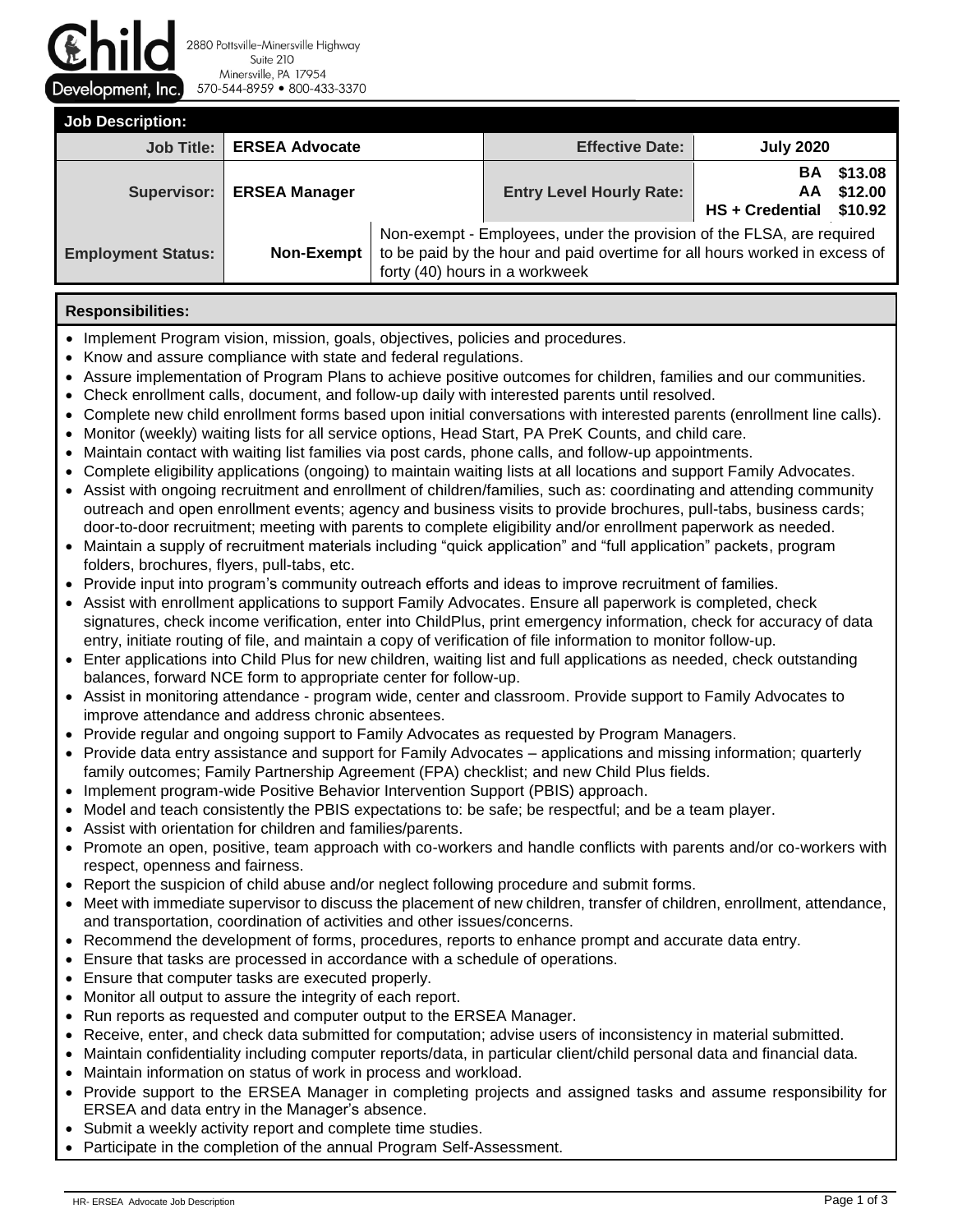| <b>Responsibilities:</b>                                                                                                                                                                                                                                                                                                                                                                                                                                                                                                                                                                                                                                                                                                                                                                                                                                                                                                                                                                                                                                                                                                                                                                                                                                 |                                                                                                                                                                                                                                                                                                                                                                                                                                                          |  |  |  |  |  |
|----------------------------------------------------------------------------------------------------------------------------------------------------------------------------------------------------------------------------------------------------------------------------------------------------------------------------------------------------------------------------------------------------------------------------------------------------------------------------------------------------------------------------------------------------------------------------------------------------------------------------------------------------------------------------------------------------------------------------------------------------------------------------------------------------------------------------------------------------------------------------------------------------------------------------------------------------------------------------------------------------------------------------------------------------------------------------------------------------------------------------------------------------------------------------------------------------------------------------------------------------------|----------------------------------------------------------------------------------------------------------------------------------------------------------------------------------------------------------------------------------------------------------------------------------------------------------------------------------------------------------------------------------------------------------------------------------------------------------|--|--|--|--|--|
| • Report Program, office, child/family and/or co-workers related problems/concerns to immediate supervisor.<br>• Perform other duties as assigned by immediate supervisor and approved by the Executive Director.                                                                                                                                                                                                                                                                                                                                                                                                                                                                                                                                                                                                                                                                                                                                                                                                                                                                                                                                                                                                                                        |                                                                                                                                                                                                                                                                                                                                                                                                                                                          |  |  |  |  |  |
| <b>Qualifications:</b>                                                                                                                                                                                                                                                                                                                                                                                                                                                                                                                                                                                                                                                                                                                                                                                                                                                                                                                                                                                                                                                                                                                                                                                                                                   |                                                                                                                                                                                                                                                                                                                                                                                                                                                          |  |  |  |  |  |
| <b>Education</b><br>and<br><b>Experience:</b>                                                                                                                                                                                                                                                                                                                                                                                                                                                                                                                                                                                                                                                                                                                                                                                                                                                                                                                                                                                                                                                                                                                                                                                                            | Hired after November 7, 2016<br>BA/AA degree in the Human Services field and experience working with adults and/or young children<br>or;<br>High School Diploma/GED and a commitment within 18 months of hire, to obtain a credential or<br>certification in social work, human services, family services, counseling or a related field and<br>related experience working with young children and families                                              |  |  |  |  |  |
| <b>Skills:</b>                                                                                                                                                                                                                                                                                                                                                                                                                                                                                                                                                                                                                                                                                                                                                                                                                                                                                                                                                                                                                                                                                                                                                                                                                                           |                                                                                                                                                                                                                                                                                                                                                                                                                                                          |  |  |  |  |  |
| • Ability to establish and maintain effective working relationships with the children enrolled in the Program, their families<br>and professional colleagues.<br>A patient and understanding manner with children and families.<br>$\bullet$<br>Ability to recognize and respect confidentiality.<br>Ability to effectively communicate in oral and written form.<br>• Ability to use technology for communication, record keeping, reporting, and monitoring – Microsoft Office, Power point,<br>Excel, and web based software.<br>• Ability to take direction and follow through as expected.<br>Ability to accept and exercise authority appropriately and make rational decisions.<br>Ability to complete work assigned with minimal supervision.<br>Physical ability to ascend/descend steps on a regular basis for the purpose of networking with community agencies<br>$\bullet$<br>and making home visits.<br>Physical ability to lift/carry equipment/materials that may be needed for parent training.<br>$\bullet$<br>Physical ability to drive a program vehicle for the purpose of transporting clients to and from needed services.<br>Visual and auditory ability to observe and assess the safety of the home and/or center environment. |                                                                                                                                                                                                                                                                                                                                                                                                                                                          |  |  |  |  |  |
| <b>Requirements:</b>                                                                                                                                                                                                                                                                                                                                                                                                                                                                                                                                                                                                                                                                                                                                                                                                                                                                                                                                                                                                                                                                                                                                                                                                                                     |                                                                                                                                                                                                                                                                                                                                                                                                                                                          |  |  |  |  |  |
| • Must receive a negative pre-employment drug-screening test.<br>Must receive an initial health appraisal and Mantoux TB Test and a health appraisal every two years once employed.<br>• Must receive Child Abuse, Criminal History, and FBI Fingerprint Background Clearances.<br>• Must have a valid PA driver's license.<br>• Be punctual and reliable in attendance.                                                                                                                                                                                                                                                                                                                                                                                                                                                                                                                                                                                                                                                                                                                                                                                                                                                                                 |                                                                                                                                                                                                                                                                                                                                                                                                                                                          |  |  |  |  |  |
| Policies.<br>Travel as required.                                                                                                                                                                                                                                                                                                                                                                                                                                                                                                                                                                                                                                                                                                                                                                                                                                                                                                                                                                                                                                                                                                                                                                                                                         | • Be professional, productive, and follow Program's Standards of Conduct, Conflict of Interest, and Confidentiality<br>• Participate in job-related training to enhance competence and job performance, including these annual<br>requirements: Child Abuse Reporting, Fire Safety; and Emergency Preparedness.<br>• Work evenings and flexible hours when necessary.<br>• Ability to access center sites.<br>• Physical ability to perform manual work. |  |  |  |  |  |

• Participate in performance assessments.